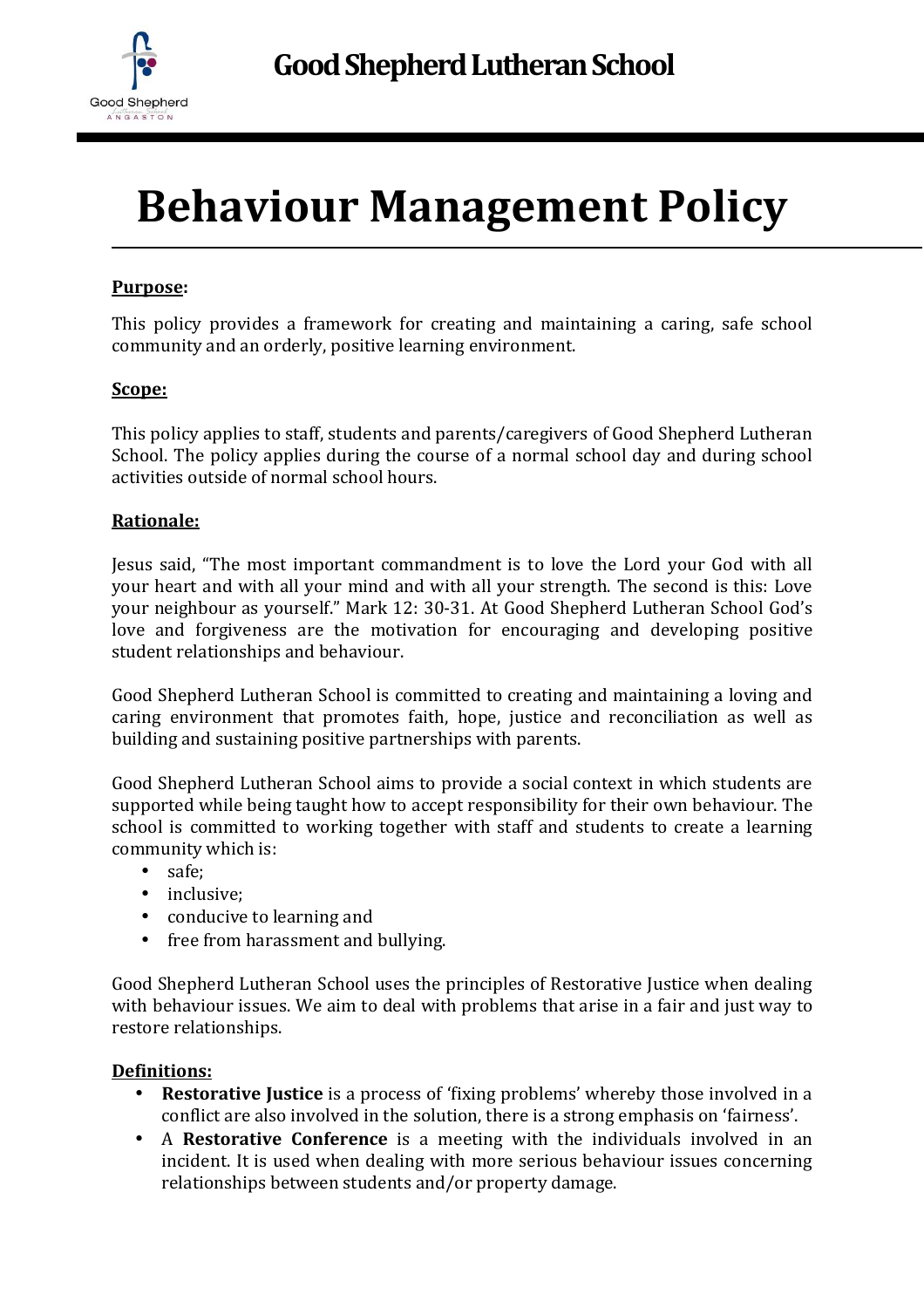- An **Informal Chat** is held with students who are involved in less serious issues using restorative processes.
- **Staff** in this Policy refers to all adults employed by the school including LSO's.
- **Parents** in this Policy refers to parents, caregivers or legal guardians.
- **In School Suspension** is when a student is removed from the classroom due to significant breaches to the school's behaviour code. In school suspension can include times when the student is being counselled about the issue and times when they will be working on class work in the Principal (or delegate's) office. Supervised breaks will be at a time different to the recess and lunch breaks of the rest of the school.

#### **Procedures**

- 1. All staff and students are active participants in creating a caring, safe and orderly community and learning environment. Each class develops its own 'essential agreement'. This is a clearly defined list of agreed expectations and procedures. Consequences for not following the essential agreement are made explicit. Consideration is given to the following:
- Creating a sense of belonging and 'connectedness.' Class 'identity', positive class reward schemes.
- Collective responsibility for looking after relationships, personal property and the school environment.
- How teachers and students wish to be treated.
- What respect for one another and one's belongings looks like.
- How relationships are to be repaired following conflict, damaging actions or behaviours.

Staff also consider basic, 'common sense' rules for the whole school and consequences of breaking them. For example, a consistent 'step' process is used in each classroom for addressing minor incidents. (Appendix 1) Common, 'Community' rules are in place to ensure safety and good order around the school and in the yard. (Appendix 2)

2. RESTORATIVE DISCUSSIONS are used for initially dealing with student behaviour issues. These take the form of *informal chats* and *restorative conferences.* The intended outcome is to repair relationships or make reparation for damage.

Many day to day incidents within the school can be dealt with through an *informal chat*.

*Restorative conferences* are for more serious issues or when issues cannot be resolved by those affected themselves and where relationships remain damaged.

Desired outcomes of this process include:

- those affected hear the stories, thoughts, feelings and intentions of others;
- those affected are given the chance to reflect on their behaviour, learn from their mistakes and accept responsibility for their actions;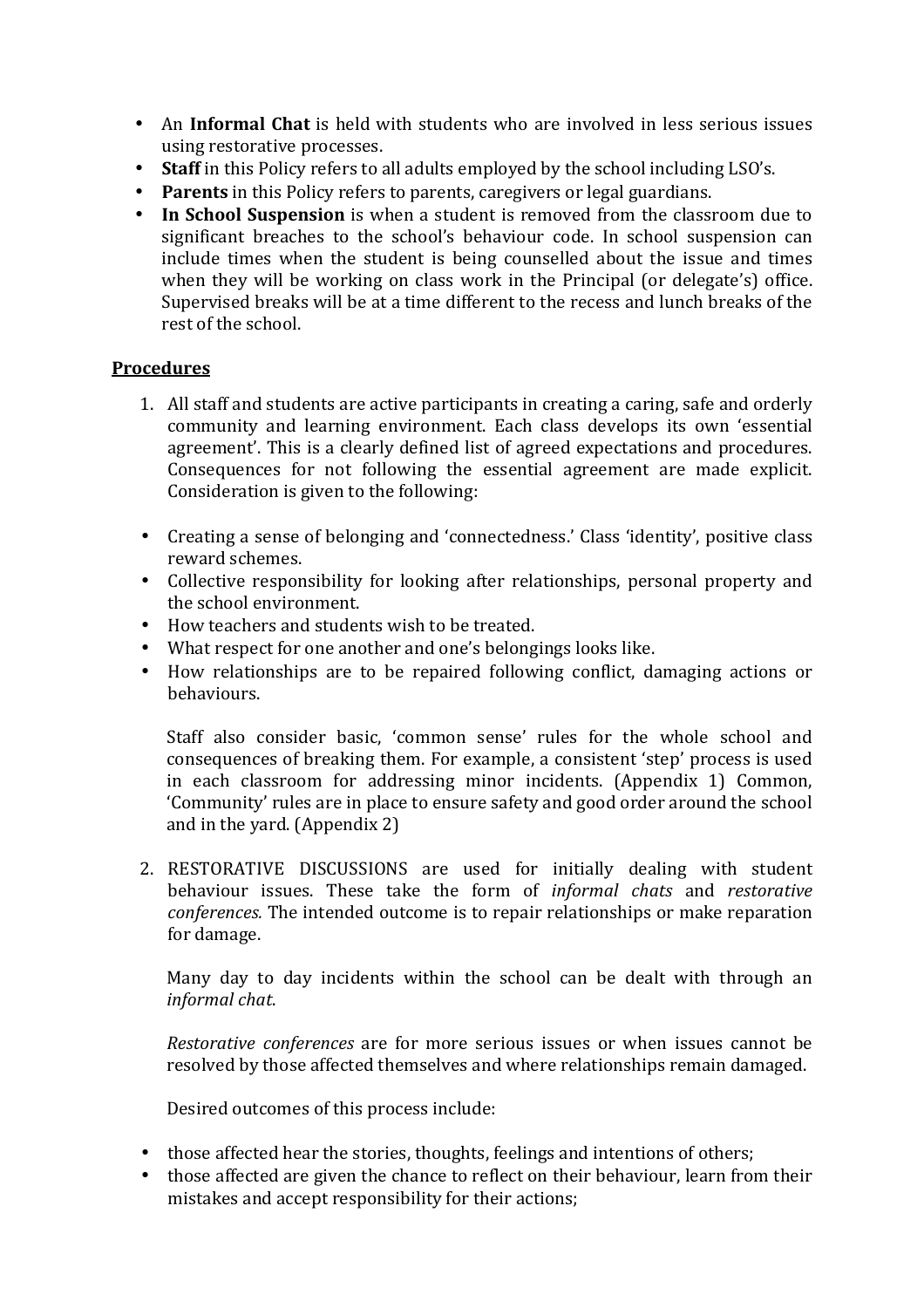- those affected are given the opportunity to find ways to make things right for those they have harmed and to put things right for themselves;
- repairing relationships and harm done and
- agreement about doing things better in the future.

At the conference:

- facilitators remain as impartial as possible and make sure everyone in the conference is heard;
- those affected meet face to face including those who have been harmed or hurt by the incident;
- students have questions to answer such as:
	- What happened?
	- What were you thinking at the time?
	- What have you thought about since?
	- Who has been affected?
	- In what way(s)?
	- What needs to be done to make things right?
	- What can be done to make sure this doesn't happen again?
- agreement is reached on what needs to be done to repair the harm and what is a reasonable consequence should the action happen again;
- these agreements are recorded (behaviour incident record) and class teachers informed and
- parents will be informed when issues are ongoing, serious or involve significant harm to relationships or property.
- 3. Management of Serious or Long Term Behaviour Problems

The school recognises that there may be a number of causes for unacceptable behaviour. Where particular issues relating to serious or long term behavioural issues are identified, the school;

- will put in place an individual behaviour plan suited to the needs of a particular child.;
- will, where appropriate, seek expert assistance in order to identify and manage such behavioural problems and
- will seek to work cooperatively with parents/caregivers and medical advisors (and, where appropriate, other persons) in developing and implementing such individual programmes.

Where individual programmes have been implemented the school expects and requires the assistance of the student/s and family/ies in question in implementing such a programme.

If behaviours are deemed to be inappropriate and put at risk the safety of other students or bring the school's name into disrepute, the school reserves the right to suspend or expel a student. Usually a suspension will mean either:

- 1. in school suspension or
- 2. at home suspension.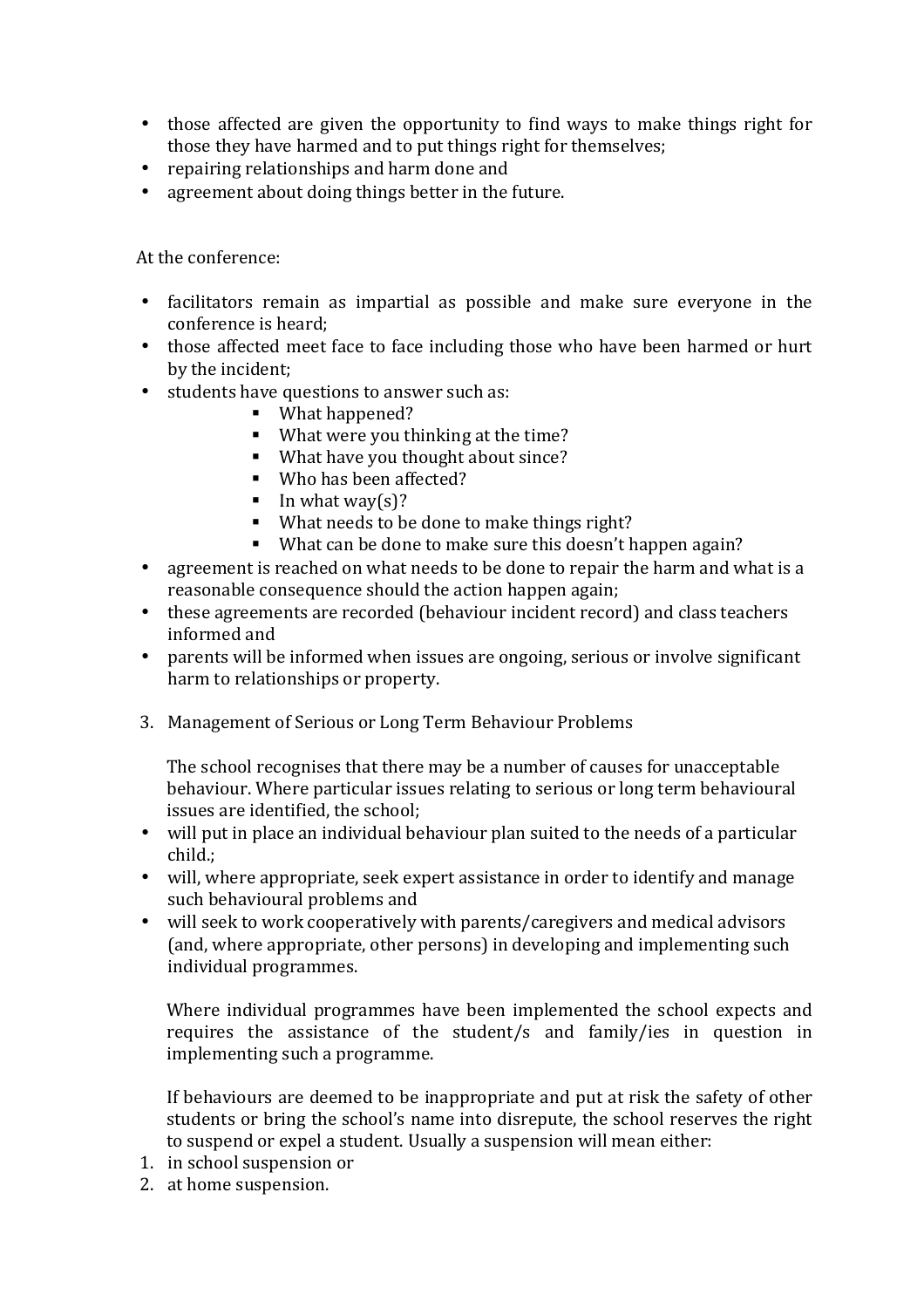Expulsion means the termination of an enrolment. If parents or caregivers are not prepared to assist the school in providing a safe and caring environment and recognising appropriate behaviour, the Principal reserves the right to terminate any enrolment. This may also apply if parents fail to, or are unwilling, to support the school in corrective behaviour programmes.

#### **Implementation Responsibilities**

Effective development of student behaviour is a partnership between the school and the families of the students. All members of the community have important roles.

The Principal will:

- 1. Seek to ensure that Christian values, attitudes and behaviour are modelled and supported in a school environment where the Gospel of Jesus Christ is central.
- 2. Commit to developing a school culture which is safe, inclusive, conducive to learning and free from harassment and bullying.
- 3. Induct new members of the school community in the philosophy and expectations of the behaviour management policy.
- 4. Provide professional learning opportunities for staff to gain knowledge, understanding and skills in modelling and teaching social skills and responsible behaviours and effectively managing student behaviour through the principles of Restorative Practices.
- 5. Support staff by immediately responding to classroom and playground crisis intervention.
- 6. Facilitate the restoration of relationships through conferences, both formal and informal, in accordance with this policy.
- 7. Facilitate, where appropriate, the involvement of other agencies to support staff and families in the effective management of students.
- 8. Be responsible for data collation including follow up of incident reports to parents and profiling of student behaviour.
- 9. Consult with the School Council executive should expulsion become a considered option.
- 10. In consultation with staff and the School Council, review the school's behaviour management policy ensuring it meets the requirements of other relevant policies and legal guidelines.

Teachers will:

- 1. Be responsible for creating and maintaining a caring, safe and orderly school community and learning environment which encourages students to achieve their personal best.
- 2. Recognise and promote the importance of positive relationships within the school community.
- 3. Facilitate the restoration of relationships through conferences, both formal and informal, in accordance with this policy.
- 4. Empower students to take responsibility for their own behaviour and learning.
- 5. Recognise that a sense of belonging and connectedness is crucial for well-being and resilience and promote this with students through the implementation of a classroom based social skills programme.
- 6. Actively supervise and support students whilst on yard duty.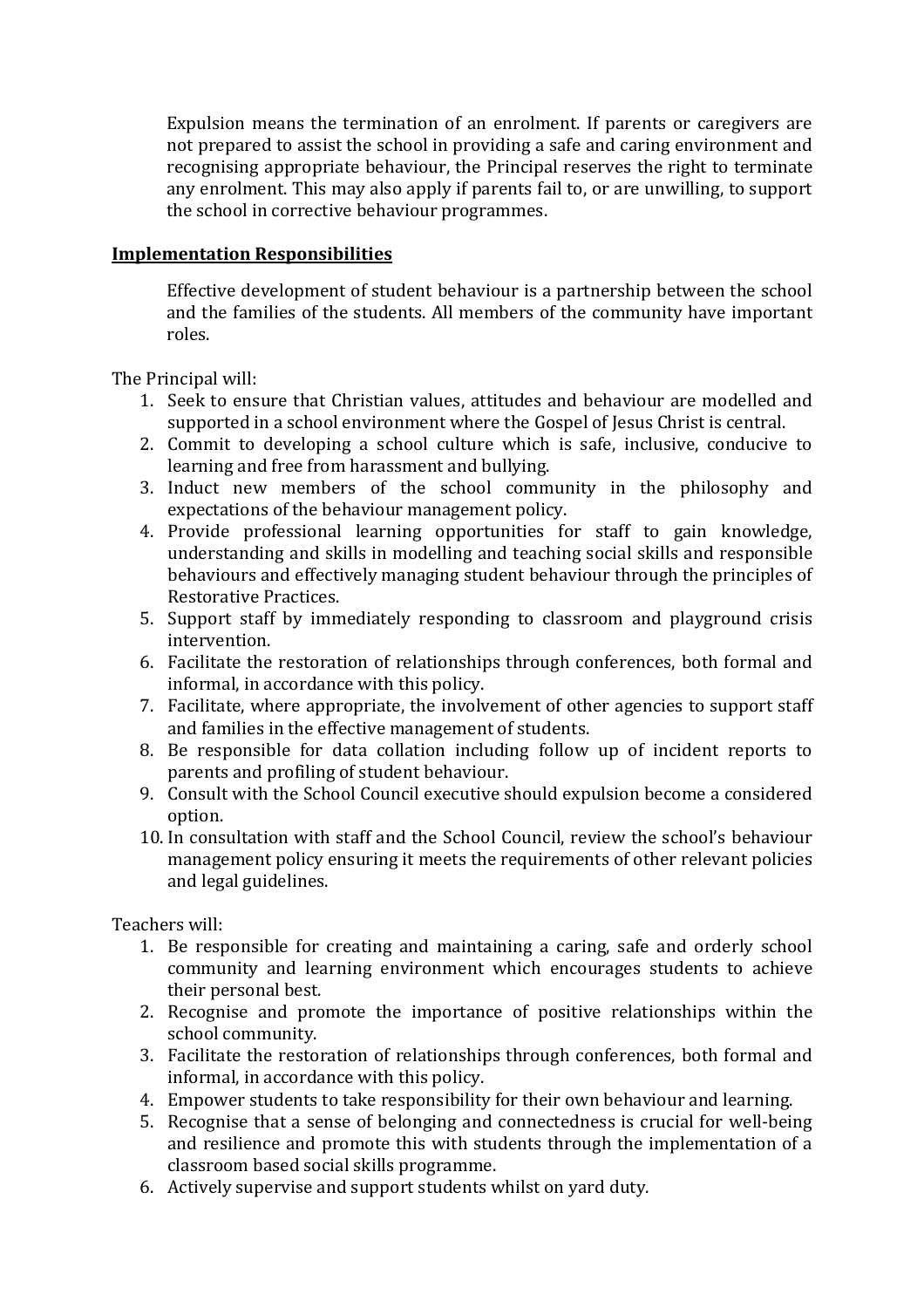- 7. Facilitate regular classroom meetings and establish an 'essential agreement' of expected classroom rules and procedures.
- 8. Teach and support the common school rules. (See Appendix One)
- 9. Take responsibility for informing parents of a student's repeated inappropriate behaviour and be involved in the development of an individual behaviour management plan.
- 10. Record serious behavioural incidents as soon as practicable after the event on an incident form.
- 11. Keep records profiling students who display patterns of behaviour that affect either the rights of other students or themselves and implement effective strategies to assist students in the development of positive behaviours.
- 12. Recognise the importance of forgiveness.

Students will:

- 1. Contribute to the creation of a safe, caring and orderly community and learning environment.
- 2. Participate in establishing expectations, responsibilities and consequences.
- 3. Seek support in solving problems they are unable to solve for themselves.
- 4. Take responsibility and be accountable for their own behaviour.
- 5. Take care of the environment including the school's, other people's and their own property.
- 6. Be active in the process of restoring relationships and resolving conflicts after damaging behaviour.
- 7. Recognise the importance of forgiveness.

Parents/Guardians will:

- 1. Support Good Shepherd Lutheran School in its efforts to create a safe, caring and orderly environment that encourages students to achieve their personal best.
- 2. Support the school's Behaviour Management Policy.
- 3. Support and assist their children, if they have been involved in restorative processes, to learn from their mistakes and work out how to prevent those mistakes from happening again.
- 4. Communicate any student concerns to the classroom teacher in the first instance.

#### **References/Related Policies**

Good Shepherd Lutheran School (Angaston) Anti – Bullying Policy (2013) Good Shepherd Lutheran School (Angaston) Behaviour Management Policy (2007) Good Shepherd Lutheran School (Paravista) Behaviour Policy (2012) Our Saviour Lutheran School Behaviour Support Policy (2012) Centre For Restorative Justice Website: http://www.restorativejustice.com.au/

*Any person charged with the implementation of this Policy may, in circumstances which require consideration, waiver from the procedures so as to ensure the safety and well-being of all relevant persons at the time of implementation, whilst ensuring that the spirit of this Policy is not compromised.* 

This policy was last ratified by GSLS school council 13<sup>th</sup> August 2013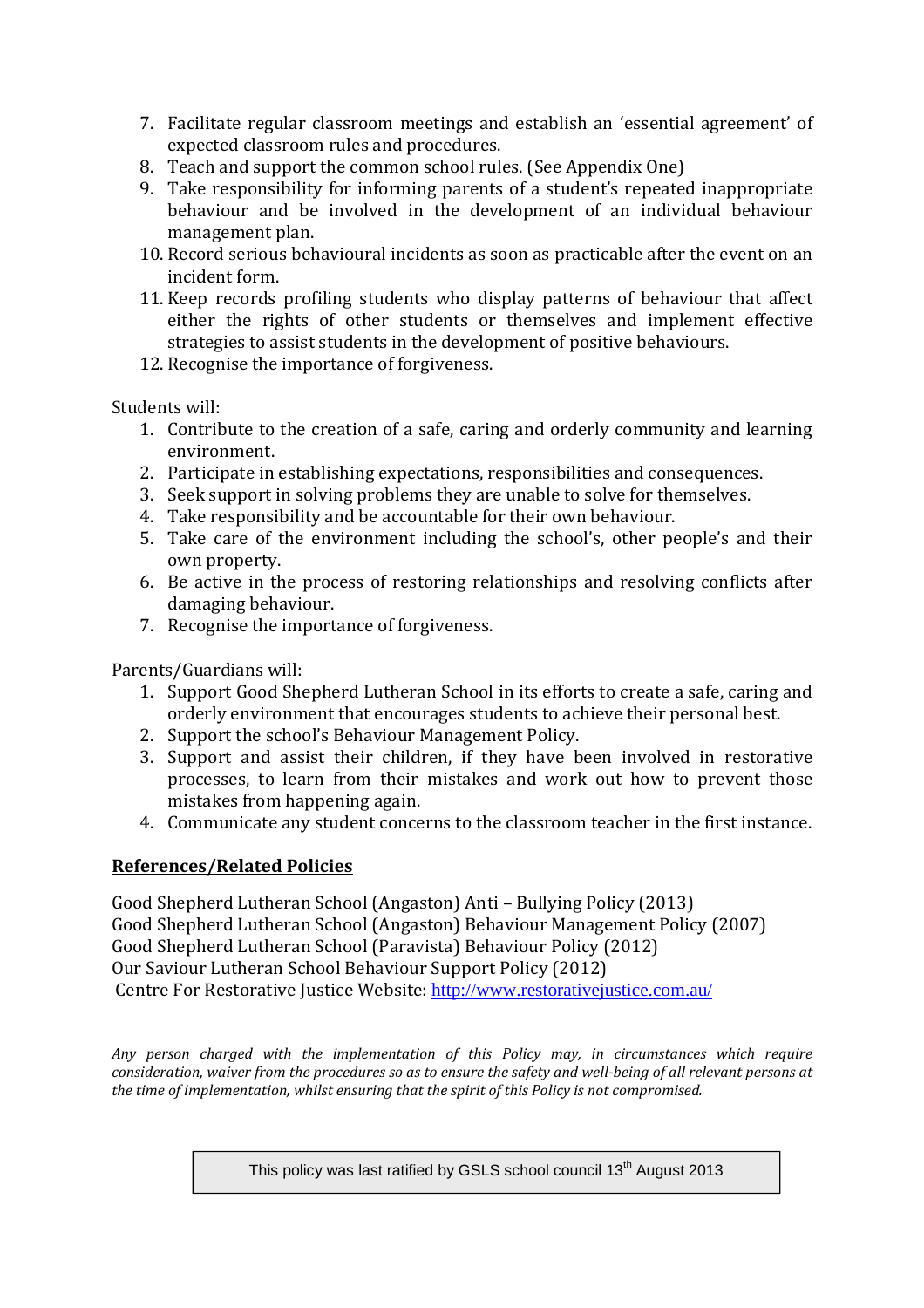#### Classroom Steps

Each class will negotiate an 'essential agreement' encompassing behavioural expectations. They will discuss consequences for unacceptable behaviours. (Please refer to 'Procedures' in the Behaviour Management Policy for guidelines as to what should be considered in an essential agreement.)

Steps are used consistently across GSLS for students who disregard the essential agreement.

#### Step One

A warning. What is the student doing wrong, what is expected? (2 warnings may be given in Junior Primary classes.)

#### Step Two

Time out within the classroom. Student moved to an isolated position within the classroom to work alone. Make clear: What is the student doing wrong, what is expected?

#### Step Three

Time out in another classroom. (10 minutes) Student is to complete a 'Think Sheet'. To be conferenced with the teacher upon re-entry to the classroom. A diary note and/or copy of the Think Sheet to be sent home informing parents of the behaviour.

#### Step Four

A severe incident will result in meeting with the Principal for a Restorative Conference. This may involve a behaviour plan, counselling and/or a period of internal suspension.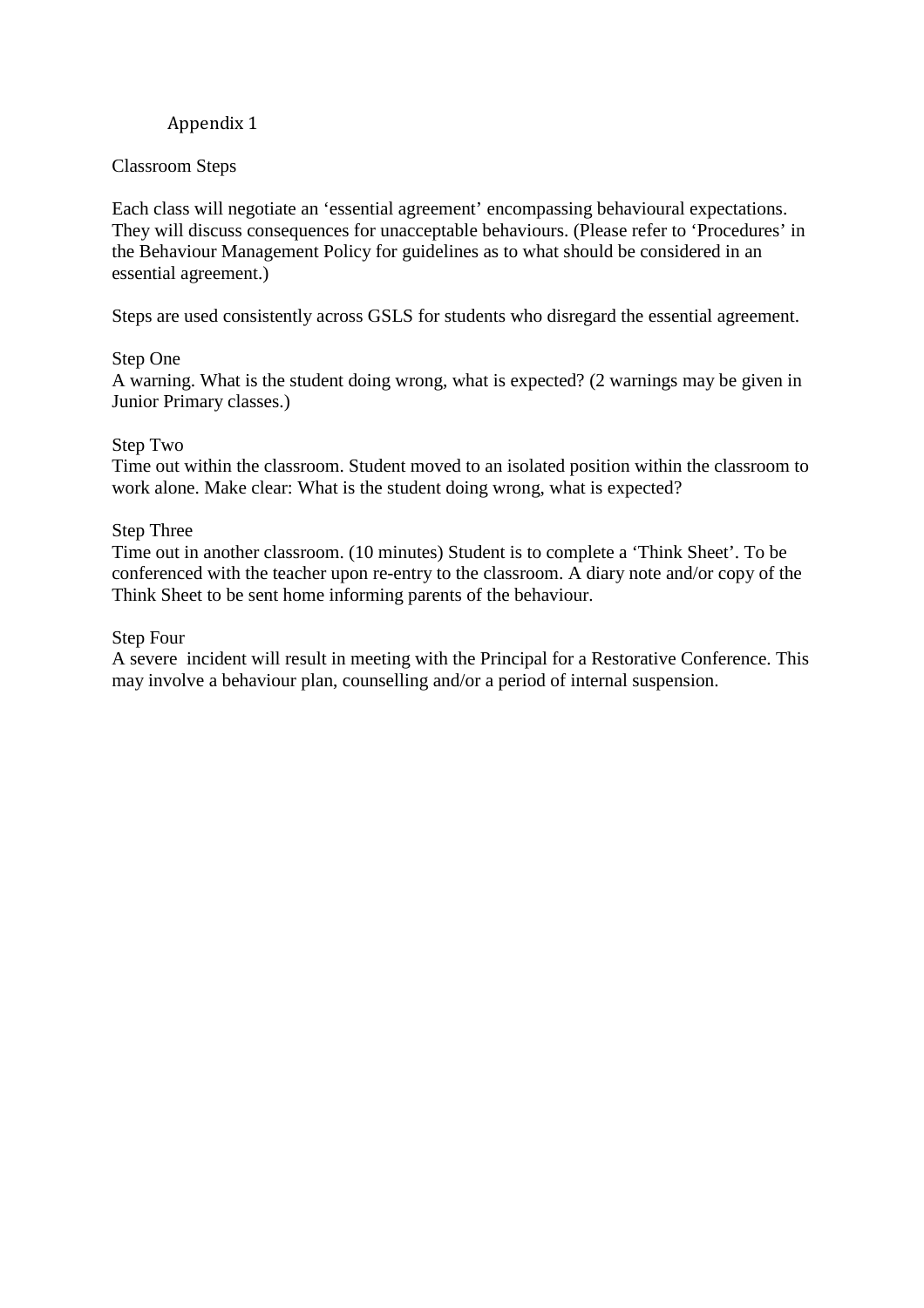## **Community Rules**

| <b>RULE</b>                              | <b>EXAMPLES OF THIS RULE</b>                                                                                                                                                                                                                                                                                                                                                                      |
|------------------------------------------|---------------------------------------------------------------------------------------------------------------------------------------------------------------------------------------------------------------------------------------------------------------------------------------------------------------------------------------------------------------------------------------------------|
| <b>Fair play</b>                         | Be inclusive in your play.<br>Take turns - equal participation.<br>Chasing games will not interfere with other<br>people's games.                                                                                                                                                                                                                                                                 |
| <b>Play in safe and</b><br>defined areas | No playing in toilets.<br>Don't enter school buildings at recess or<br>lunchtime without approval.<br>Stay within school boundaries while at<br>school.                                                                                                                                                                                                                                           |
| <b>Play safely</b>                       | No bullying - physical or verbal.<br>No rough play - eg. tackling.<br>No chasing games on or through the<br>playgrounds.<br>Don't push children off equipment.<br>Sit down when using the slide or swings.<br>No playing with sticks.<br>Walk on paved or cement areas, around<br>corners and inside buildings.<br>Use school equipment appropriately e.g<br>skipping ropes, balls, cricket gear. |
| <b>Environmental awareness</b>           | No hat no play in terms 1 and 4.<br>Eat food in designated eating areas.<br>Put rubbish in the bin.<br>Care for trees, don't climb them.<br>Keep out of the garden beds.                                                                                                                                                                                                                          |
| <b>Other/Manners</b>                     | Speak politely and use appropriate manners.<br>No swearing.<br>Move in a calm and steady way inside the<br>school and between learning environments.<br>Return promptly to class on the bell.                                                                                                                                                                                                     |

Students who do not comply with community rules will be conferenced through an informal chat with the teacher on duty for minor incidents. Serious incidents will be documented on an incident report form. The student/s will undergo a restorative conference with either the reporting teacher (Principal or delegate to supervise class) or a conference led by the Principal or Principal's delegate.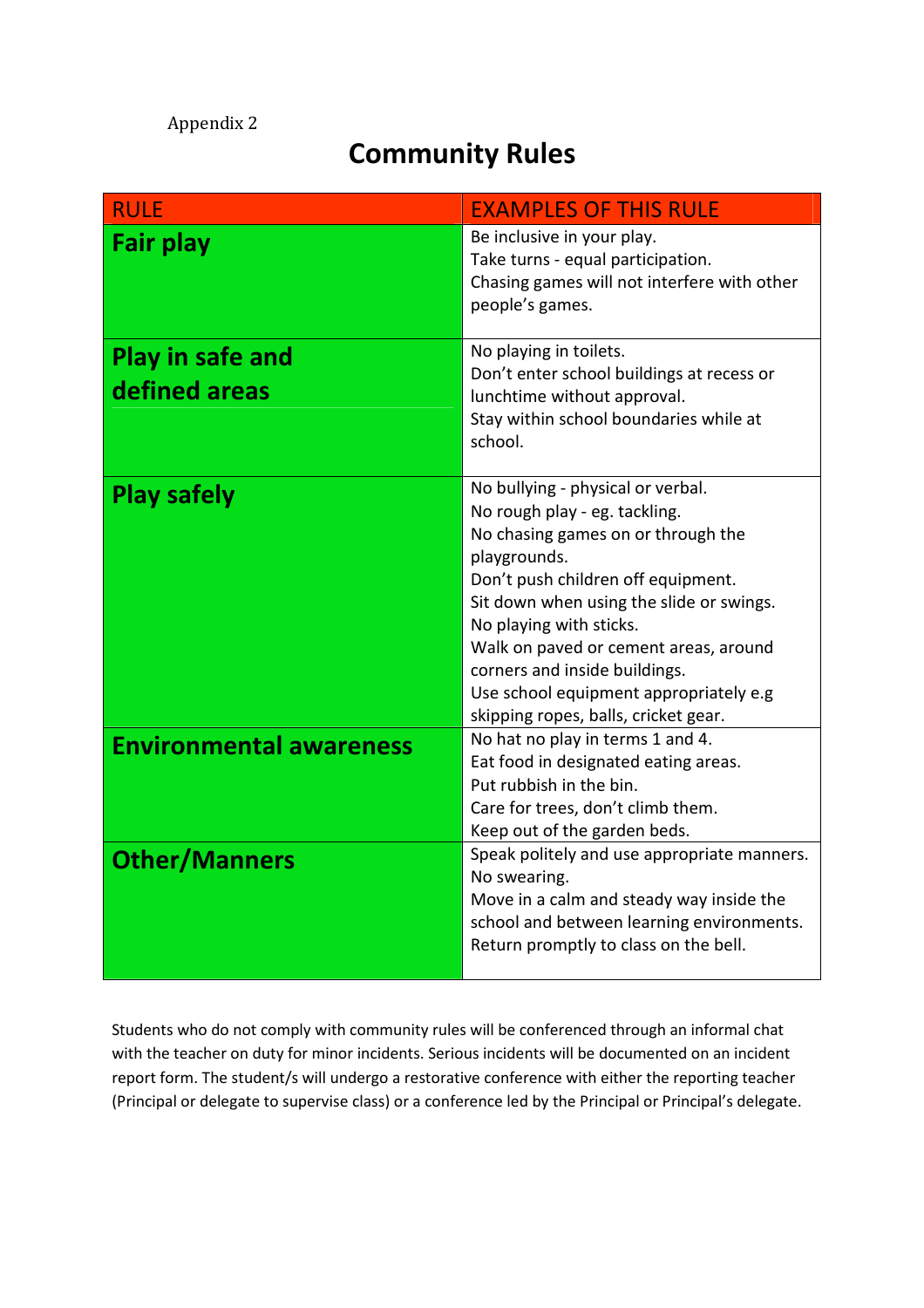Relational Questions: (to ask the perpetrator)

- What happened?
- What were you thinking at the time?
- What have you thought about since?
- Who has been affected by what you did?
- In what way?
- What do you think you need to do to make things right?

Supplementary Relational Questions: ( to ask those harmed)

- What did you think when you realised what had happened?
- What impact has this incident had on you and others?
- What has been the hardest thing for you?
- What do you think needs to happen to make things right?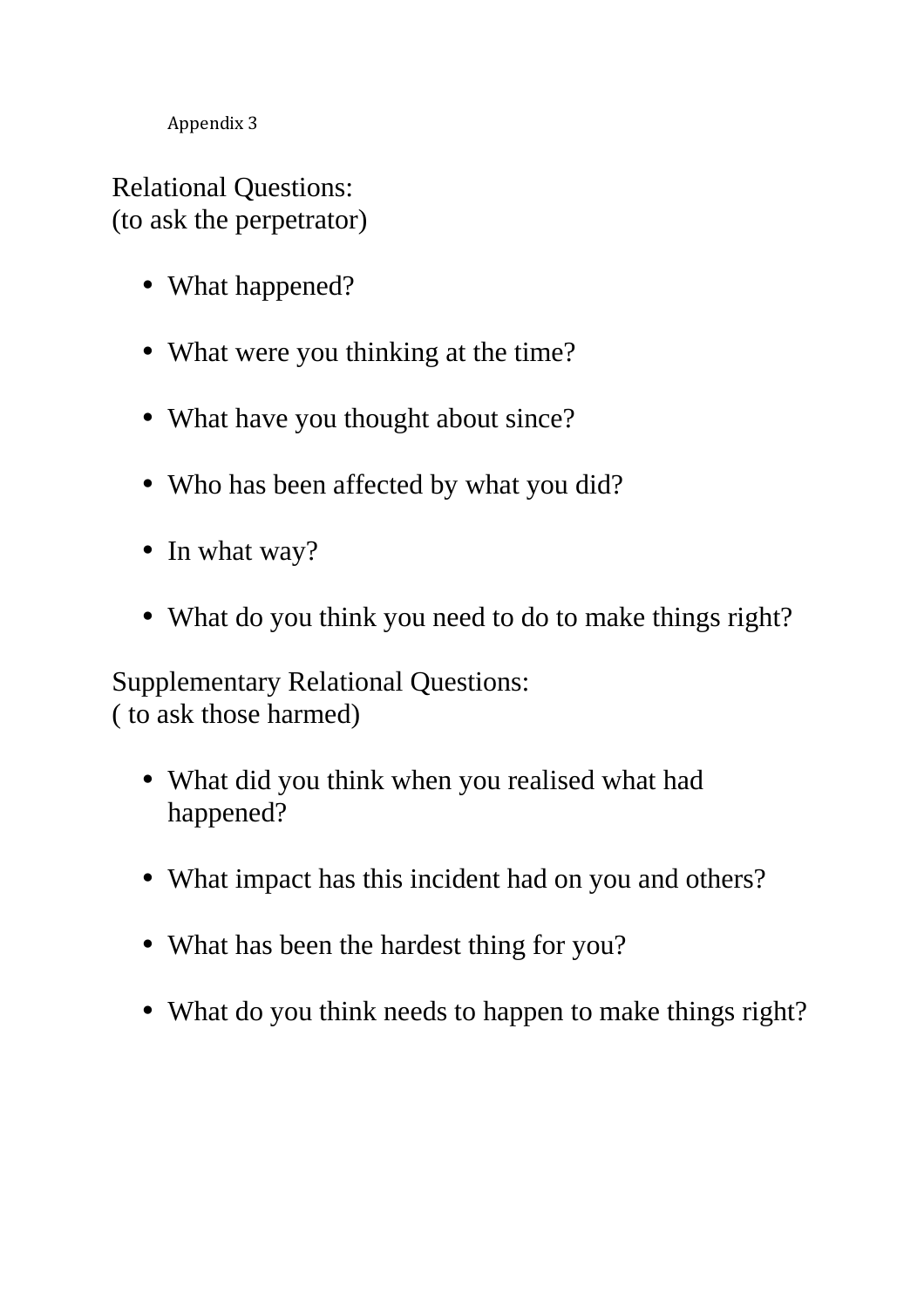### **Time Out Think Sheet**

Name: Class:

What happened? Think about why it happened. How do I feel?

Did I do something to cause this? Do I need to apologise?

What will I do now? What needs to happen to make things better?

Signed: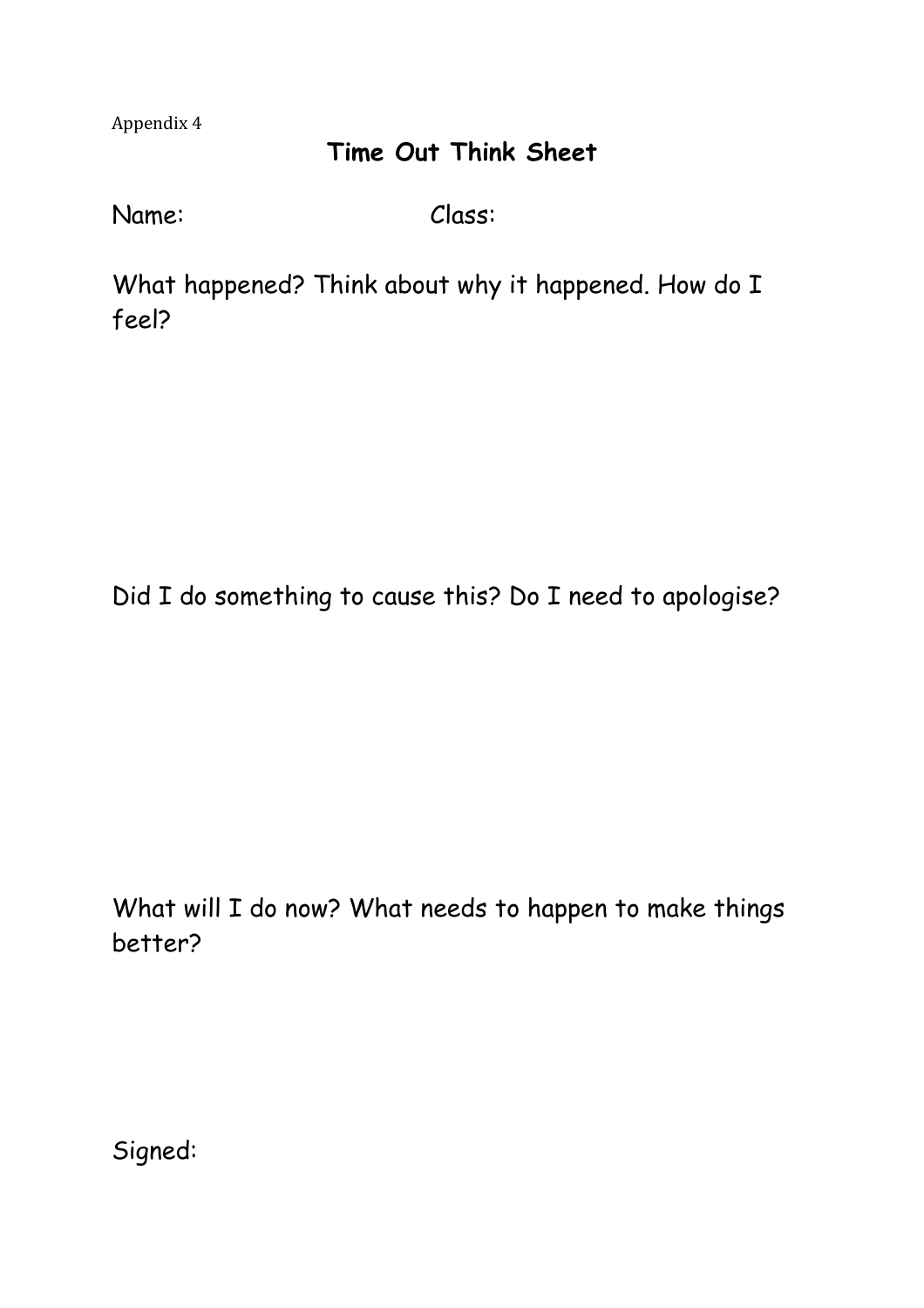### **R - 3 Time Out Think Sheet**

Name: Class:

What did you do wrong?

Draw a picture of how you feel because of what you did:

What will you do to make it better?

Signed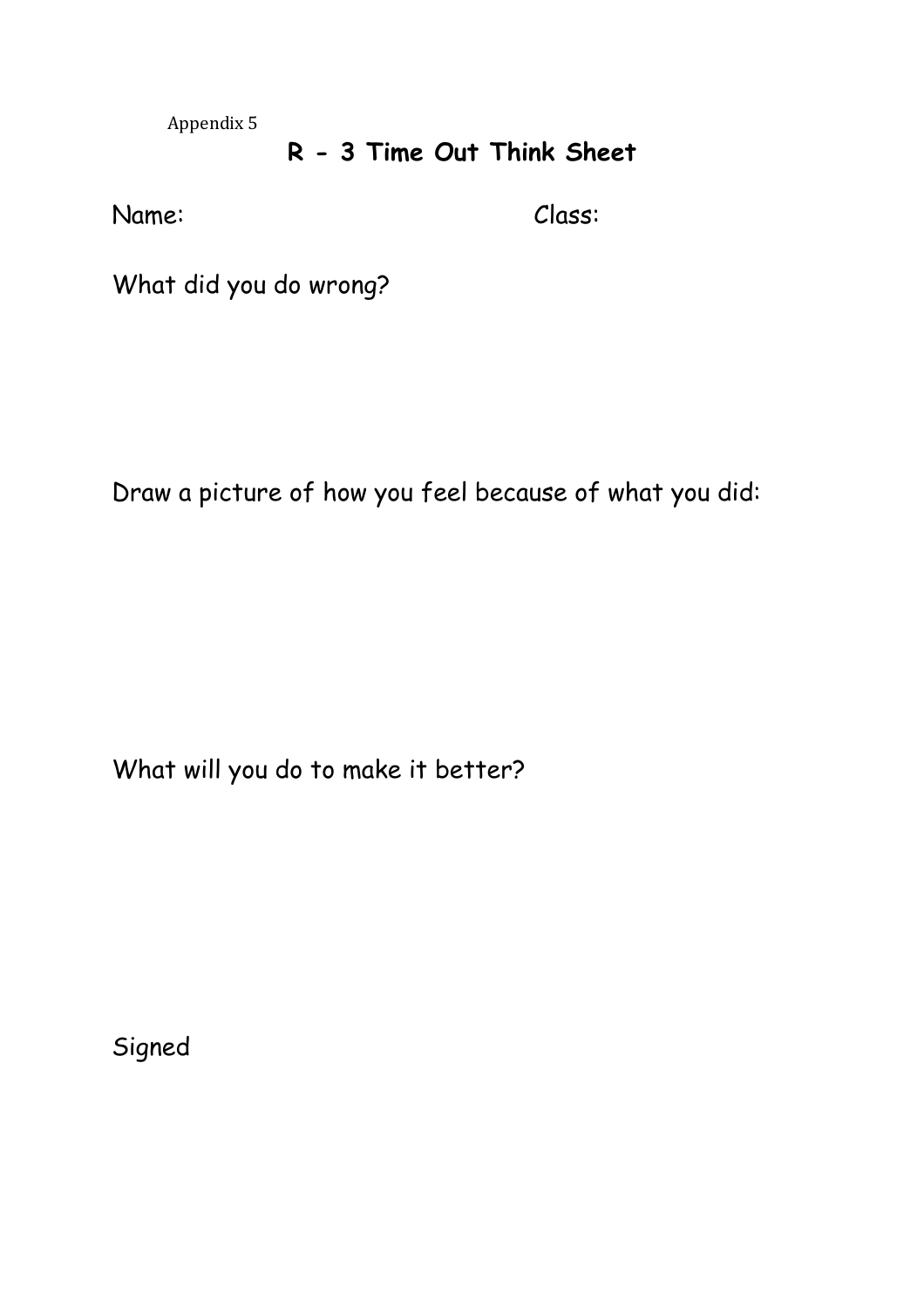Appendix 6 Profiling Student Behaviours

Record in the time period when an incident and if at all possible the ABC:

- $A =$  Antecedent (What happened before the incident?)
- $B =$  Behaviour (What he/she did)
- $C =$ Consequence (What you did)

|               | Day of week |
|---------------|-------------|
|               |             |
|               |             |
|               |             |
|               |             |
|               |             |
|               |             |
|               |             |
|               |             |
|               |             |
| <b>RECESS</b> |             |
|               |             |
|               |             |
|               |             |
|               |             |
|               |             |
|               |             |
|               |             |
|               |             |
|               |             |
|               |             |
| <b>LUNCH</b>  |             |
|               |             |
|               |             |
|               |             |
|               |             |
|               |             |
|               |             |
|               |             |
|               |             |
|               |             |
|               |             |